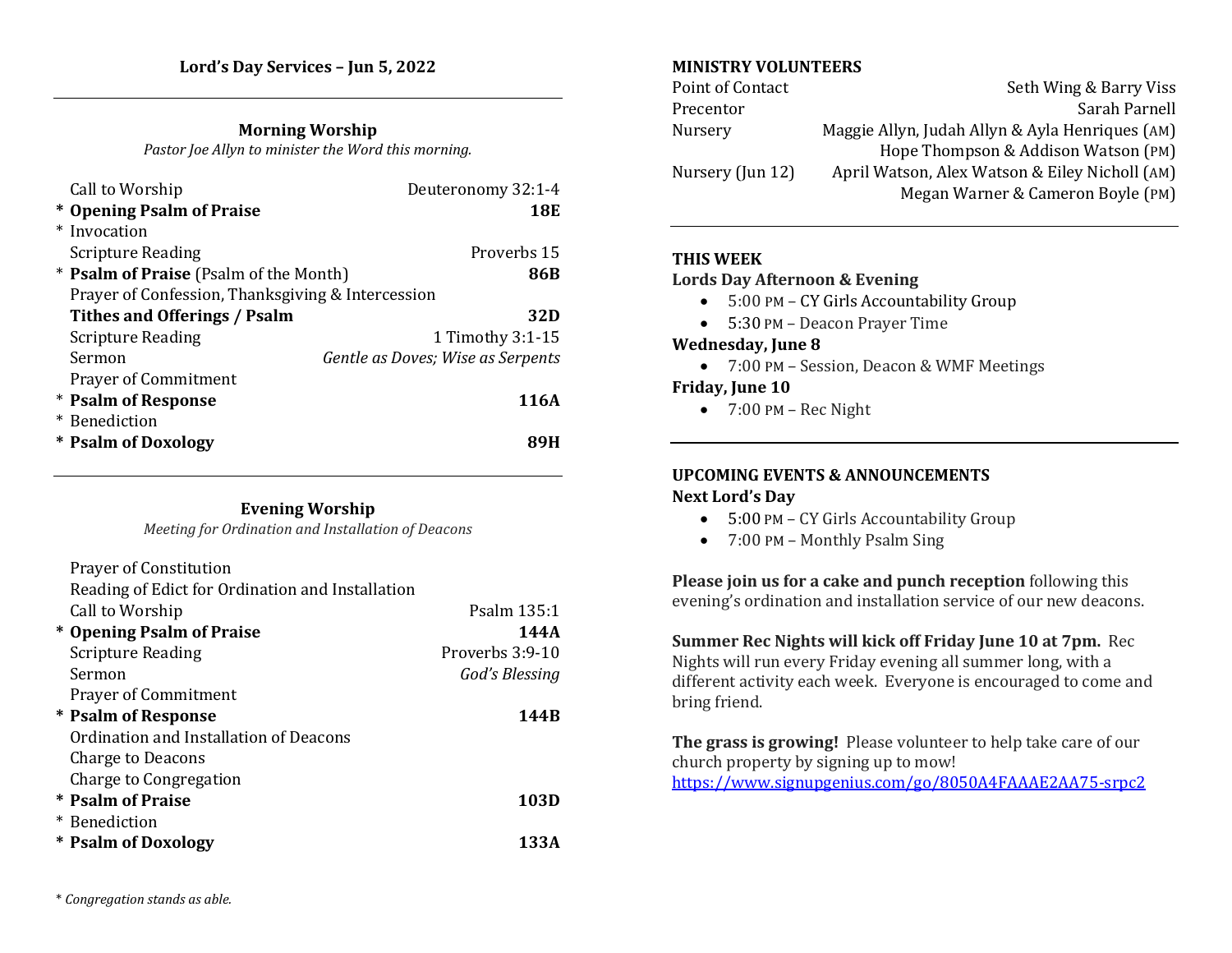**Please sign up to host a fellowship meal** along with another family! [https://www.signupgenius.com/go/70A0C4EA9AE23A3F85](https://www.signupgenius.com/go/70A0C4EA9AE23A3F85-fellowship) [fellowship](https://www.signupgenius.com/go/70A0C4EA9AE23A3F85-fellowship)

**Mark Your Calendars** Jun 15 – Ladies Monthly Social Jun 17 – Rec Night



# **Jun 5, 2022**

| 9:45 AM  |
|----------|
| 11:00 AM |
| 6:00 PM  |
| 7:00 PM  |
|          |

*Contact an Elder: elders@shawneerpc.org. Joe Allyn, Bill Boyle, Derek Moore, Ron Patterson, Barry VanHorn, Harry Ward, Dennis Wing. Bulletin Announcements: bulletingal@gmail.com (Please send via email before 9 AM Thursday.) Online Church Calendar: shawneerpc.org/calendar*

6835 Pflumm Road • Shawnee, KS 66216 913-631-1991 • shawneerpc.org facebook.com / ShawneeRP